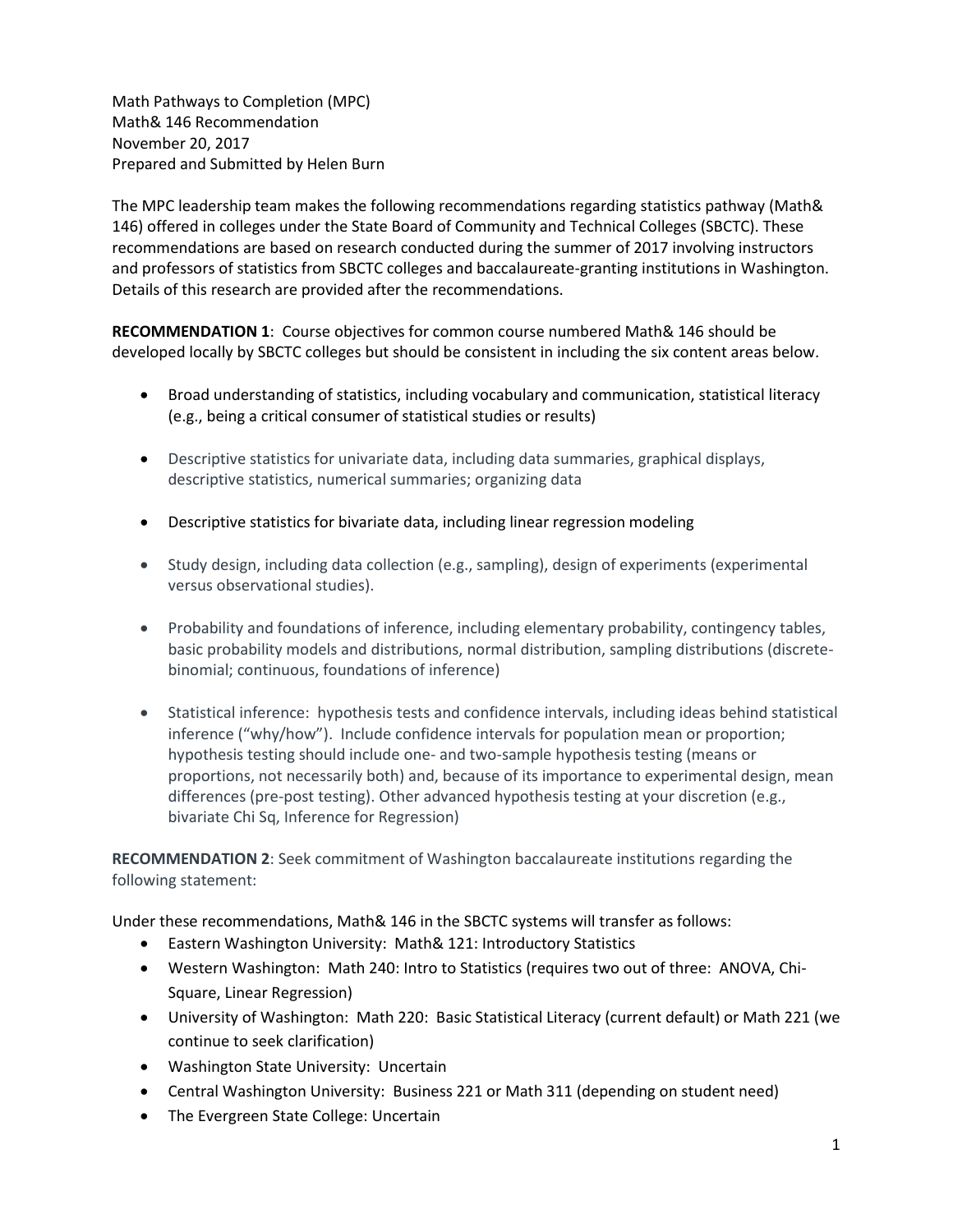**RECOMMENDATION 3:** Offer webinar on these recommendations including curriculum models for pacing and approaches for a 10-week Math& 146 course. Webinar would include representatives from several SBCTC colleges whose course objectives currently include the six content areas. Additional webinar topics should include: building consensus around depth and breadth of treatment of the following content areas: broad understanding/statistical literacy, study design, probability, inferential statistics.

#### RESEARCH INFORMING THESE RECOMMENDATIONS

A webinar on challenges with Math& 146 held June 5, 2017, created awareness of several issues, including: Inconsistent expectations in a common course numbered course; differential transfer to baccalaureate institutions, questions about statistical needs for the majority health sciences majors in the course; uncertainty about how to promote Statway within our state given these constraints.

A webinar about intro stats in Washington baccalaureate institutions held July 21, 2017, with representatives from Eastern Washington University, Western Washington University, and University of Washington revealed diversity of student learning objectives for intro stats at these colleges.

On August 7, 2017, a group of teachers of statistics from among Washington's two- and four-year colleges and universities met at the Georgetown Campus of South Seattle College to identify major content areas and goals for Math& 146 based on reviewing Math& 146 course outcomes from a sample of colleges and curriculum recommendations related to introductory statistics. The group was also presented with research about the needs of health science majors in statistics. This meeting will be referred to through this document as the *Georgetown meeting.* The results of the Georgetown meeting were circulated afterwards and member-checked with the group present. There were no significant adjustments the meeting summary notes.

As a next step, MPC co-chair Helen Burn created a survey using Survey Monkey seeking to seek systemwide feedback from colleges in the Washington SBCTC system about whether their current Math& 146 learning outcomes included the major content areas identified in the summer meeting.

The survey (Survey Monkey) ran from October 3 through October 20, 2017. There were 23 respondents, representing 20 unique colleges in the SBCTC system, including large and small colleges and colleges from the east, west, and middle regions of Washington.

For each of the content areas below, respondents were asked to paste their current Math& 146 learning objective that most closely matches this.

- Broad understanding of statistics, including vocabulary and communication, statistical literature (e.g., being a critical consumer of statistical studies or results)
- Descriptive statistics for univariate data, including data summaries, graphical displays, descriptive statistics, numerical summaries; organizing data
- Descriptive statistics for bivariate data, including linear regression modeling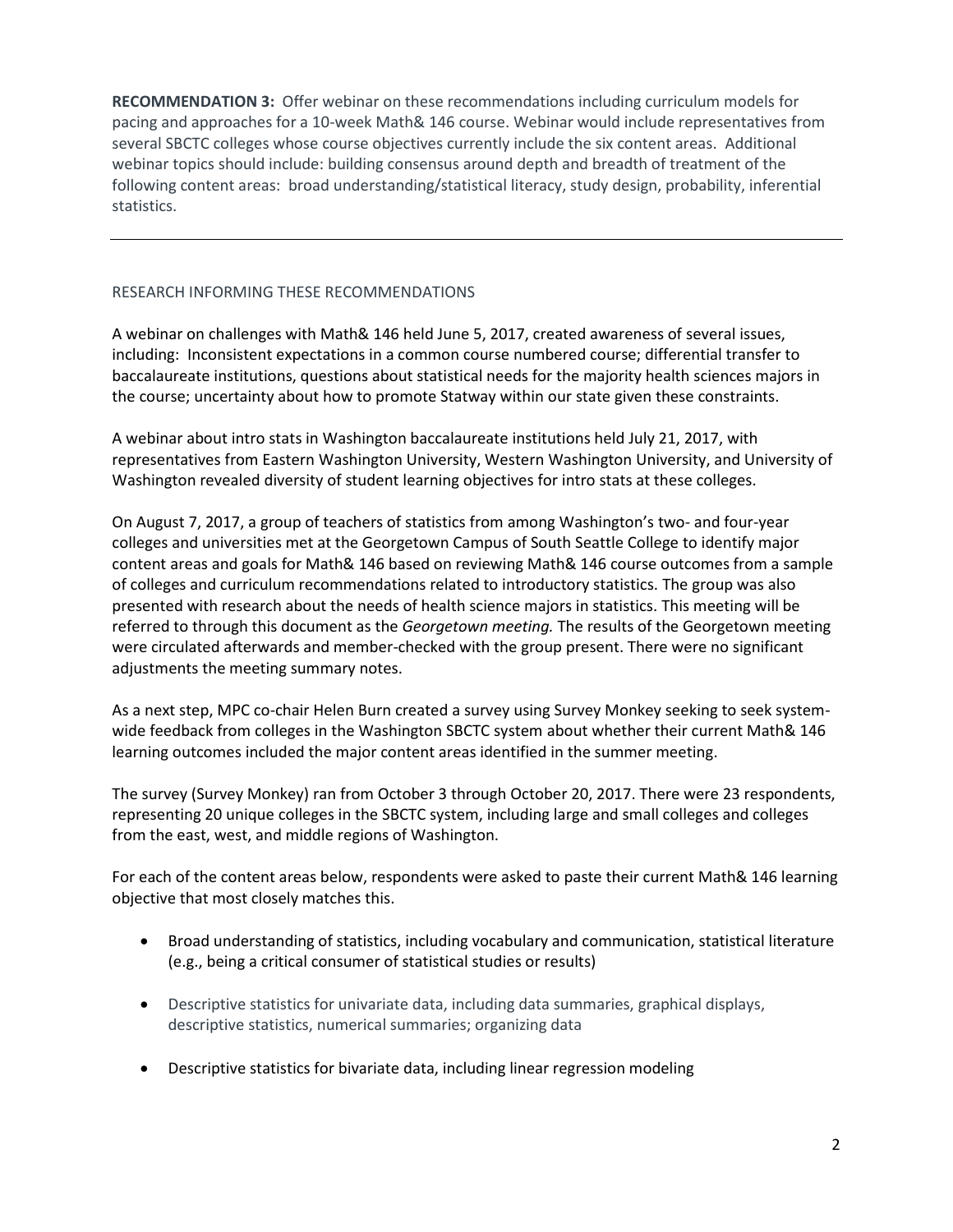- Study design, including data collection (e.g., sampling), design of experiments (experimental versus observational studies).
- Probability and foundations of inference, including elementary probability, contingency tables, basic probability models and distributions, normal distribution, sampling distributions (discretebinomial ; continuous, foundations of inference)
- Hypothesis tests, confidence intervals, statistical inference , including ideas behind statistical inference, confidence Intervals (means and proportions), hypothesis testing ("why/how"), hypothesis testing Big 5 (one- and two-sample mean and proportion, mean difference), other advanced hypothesis testing at your discretion (e.g., bivariate Chi Sq, Regression)

For ease of reading, these six content areas will be referred to as: Broad understanding, Univariate Descriptives, Bivariate Descriptives, Study Design, Probability, and Inferential Statistics

# **Finding 1: The majority of respondents agreed about the need to establish content guidelines for Math& 146.**

18 respondents (78%) agreed strongly ( $n = 8$ ) or somewhat ( $n = 10$ ) that they personally agreed with the need to establish content expectations for Math& 146 needed. An additional 2 faculty indicated "Don't Know" and 3 (13%) disagreed strongly ( $n = 2$ ) or somewhat ( $n = 1$ ).

# **Finding 2: Math& 146 course objectives tended to include all content areas except Broad Understanding and Study Design.**

Several respondents stated that Broad Understanding is intertwined throughout the course. Other respondents posted an outcome that may imply this content area. In the case of Study Design, some conveyed that this was covered through a related outcome (e.g., sample selection), but my sense is that this outcome needs to be clarified. To help this effort, I include below the description developed in the Georgetown meeting:

Study design (consensus that this is really important for health sciences majors)

- Data collection (e.g., sampling); where data come from
- Design of experiments (experimental versus observational studies)

# **Finding 2: No college had additional course outcomes outside the six content areas identified in the Georgetown meeting**

When asked if their college had Math& 146 outcomes outside the list of six, five respondents pasted outcomes, but my judgment is that all of them could be subsumed under the larger six categories (e.g., percentiles for normally distributed data). Other respondents pasted general mathematical outcomes (e.g., apply multiple strategies to problem solving). The latter suggests the need to allow some institutional flexibility in establishing course outcomes that may be required as part of department-wide or campus-wide outcomes.

#### **Findings 3: Probability outcomes were inconsistent across the colleges**

Learning outcomes for probability varied, and appeared independent of the dev math model of the college. In other words, there were colleges that required fewer dev math courses for students taking